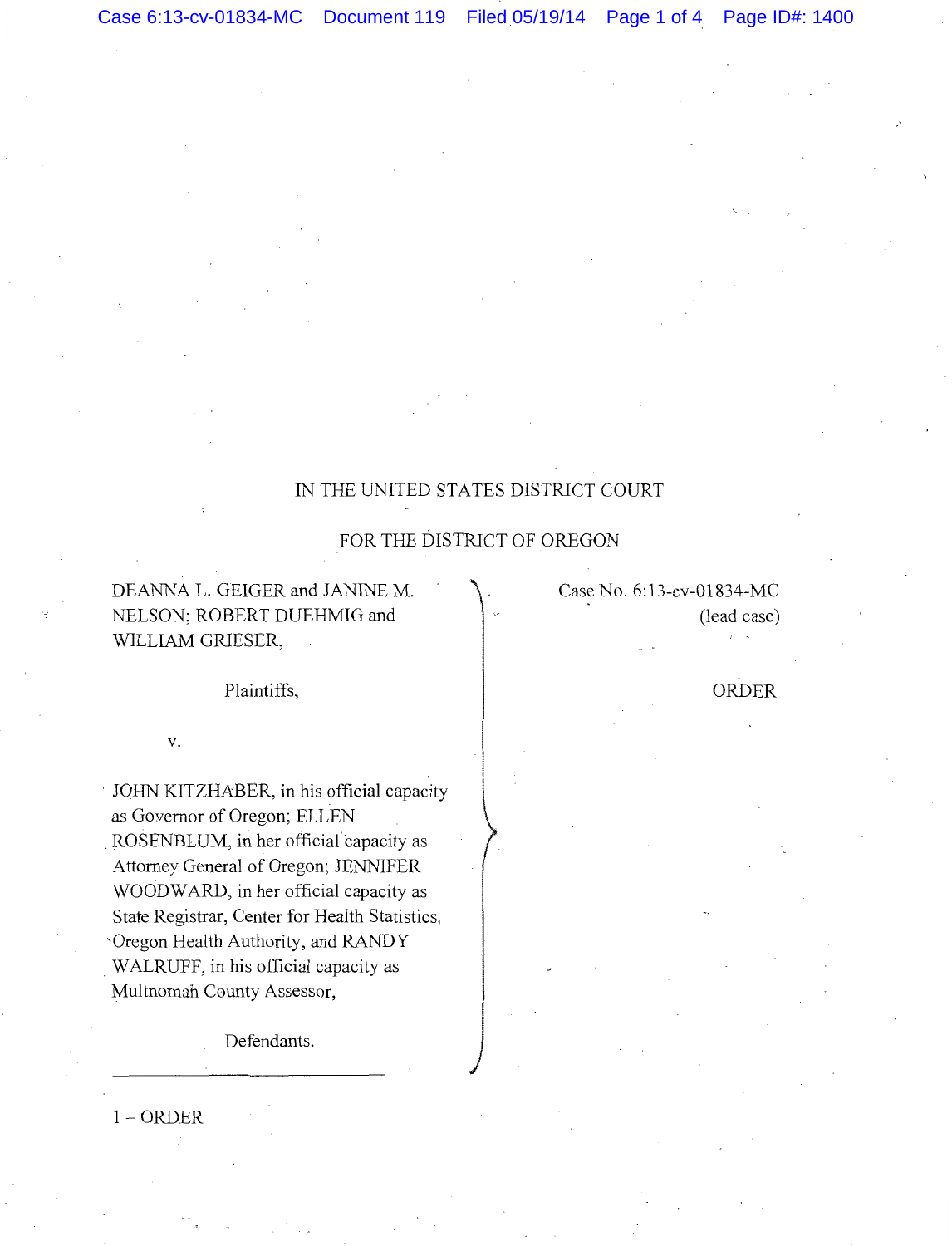PAUL RUMMELL and BENJAMIN WEST; LISA CHICKADONZ and CHRISTINE TANNER; BASIC RIGHTS EDUCATION FUND,

#### Plaintiffs,

JOHN KITZHABER, in his official capacity as Governor of Oregon; ELLEN ROSENBLUM, in her official capacity as Attorney General of Oregon; JENNIFER WOODWARD, in her official capacity as State Registrar, Center for Health Statistics, Oregon Health Authority, and RANDY WALRUFF, in his official capacity as Multnornah County Assessor,

Defendants.

MCSHANE, Judge:

The Court, having considered the Plaintiffs' Motions for Summary Judgment (ECF Nos. 23 and 42), the Defendants' Responses (ECF Nos. 48 and 64), the oral arguments made by all parties on April23, 2014, and the briefs filed by amicus (ECF Nos. 66, 70, and 79), GRANTS summary judgment in favor of Plaintiffs.

The Court finds that there is no legitimate state interest that would justify the denial of the full and equal recognition, attendant rights, benefits, protections, privileges, obligations, responsibilities, and immunities of marriage to same-gender couples solely on the basis that those couples are of the same gender.

2-0RDER

Case No. 6:13-cv-02256-MC (trailing case)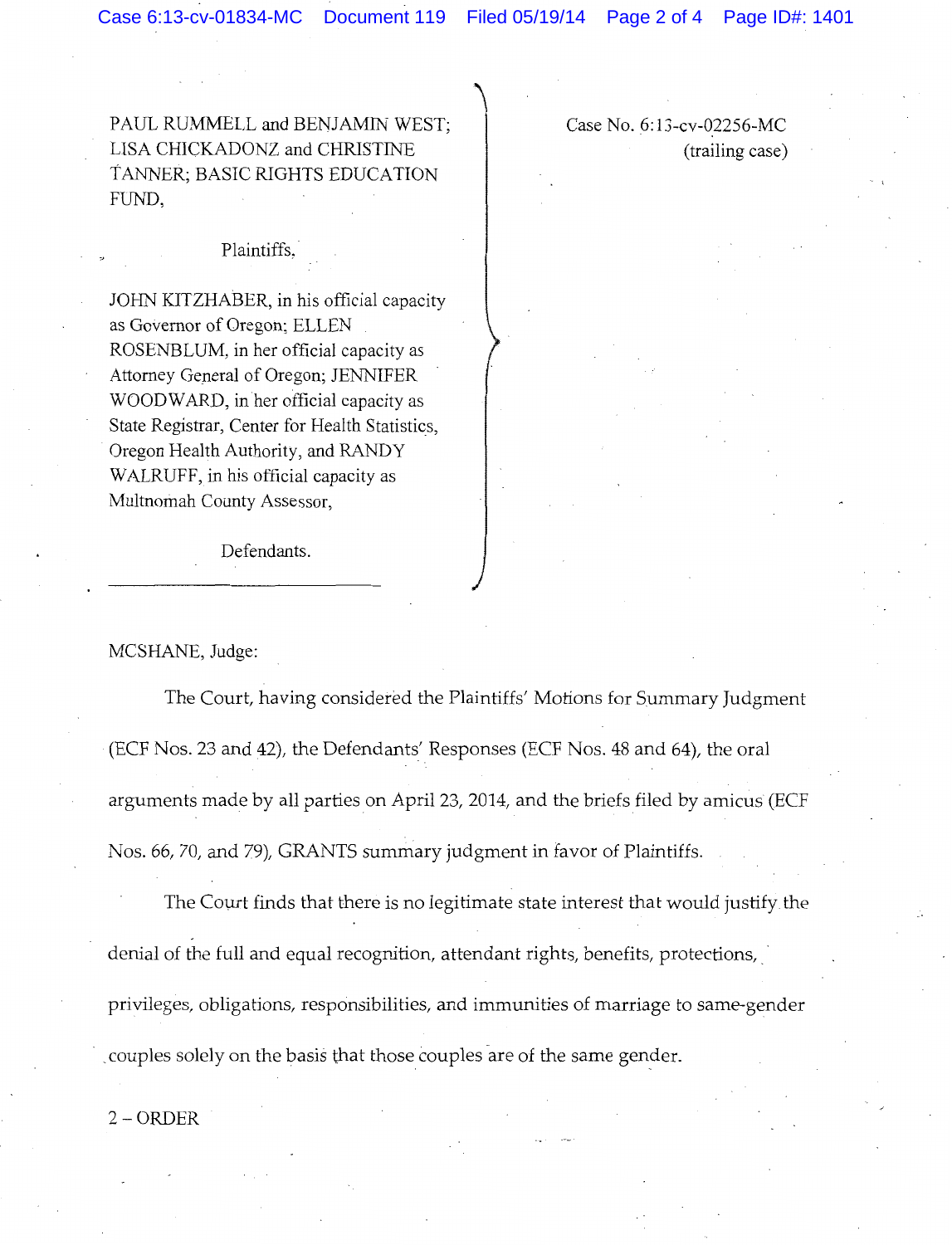## NOW, THEREFORE,

The Court GRANTS the Motions for Summary Judgment (ECF Nos. 23 and 42) filed by the plaintiffs in each of the consolidated cases.

The Court hereby DECLARES that Article 1S, section SA, of the Oregon Constitution violates the Equal Protection Clause of the Fourteenth Amendment to the United States Constitution, and that as such it is void and unenforceable. Defendants and their officers, agents, and employees are PERMANENTLY ENJOINED from enforcing Article 1S, section SA, of the Oregon Constitution.

The Court also DECLARES that ORS 106.010, ORS 106.041(1), and ORS 106.1S0(1) violate the Equal Protection Clause and are unenforceable to the extent that they would prohibit a person from marrying another person of the same gender, or would deny same-gender couples the right to marry with full and equal recognition, attendant rights, benefits, privileges, obligations, responsibilities, and immunities of marriage, where the couple would be otherwise qualified to marry under Oregon law. Defendants and their officers, agents, and employees are PERMANENTLY ENJOINED from enforcing or applying those statutes-or any other state or local law, rule, regulation, or ordinance-as the basis to deny marriage to same-gender couples otherwise qualified to marry in Oregon, or to deny married same-gender couples any of